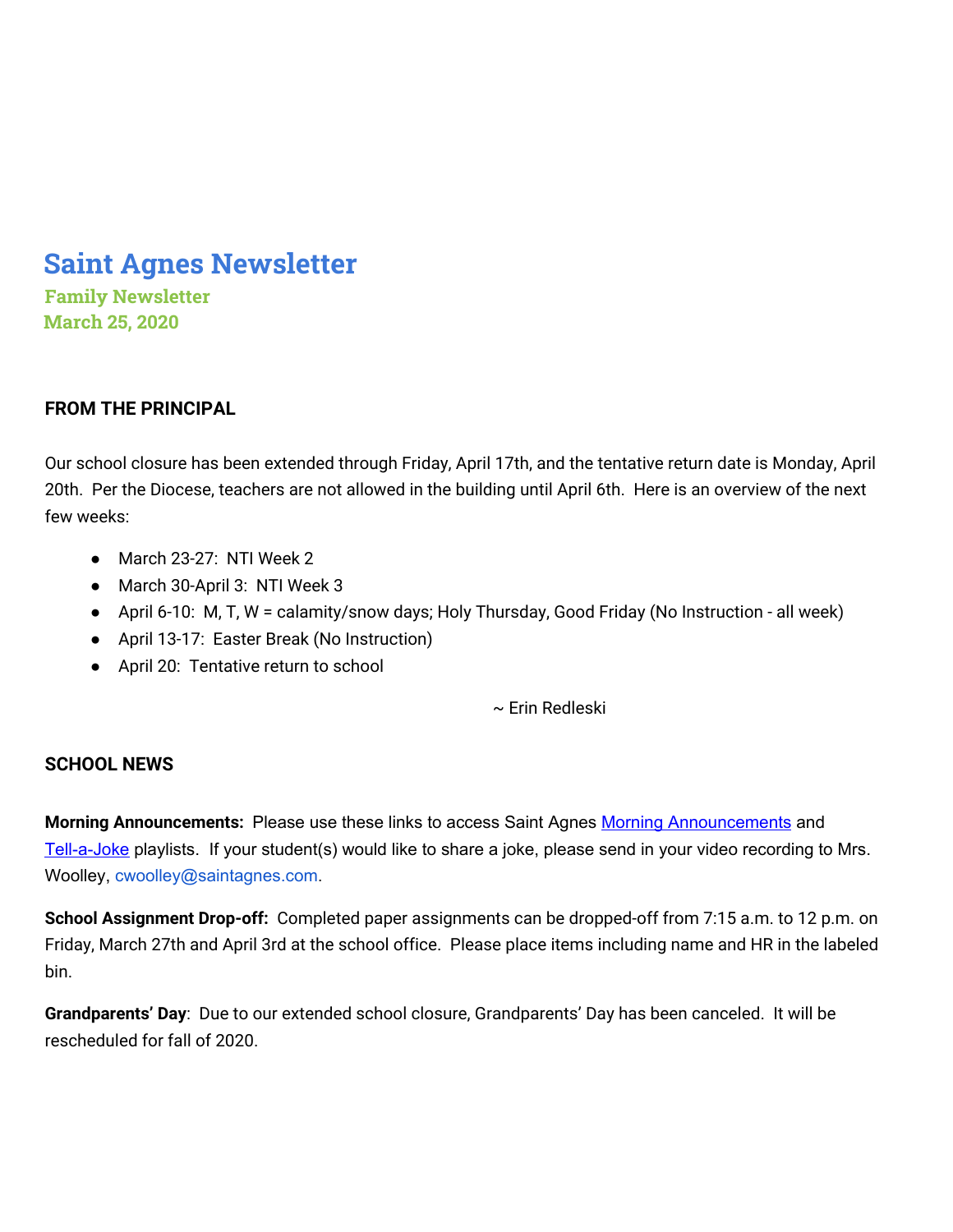## **PTO NEWS**

**Big Blue Bash Update:** The Big Blue Bash is still ON...LINE! If you have purchased tickets for the event, refund checks have been mailed out. All of our raffles, silent auctions, class gifts, student perks and teachers' wish lists are available for bid and purchase through our website [www.bbb2020.givesmart.com](http://www.bbb2020.givesmart.com/) There are lots of great raffles and silent auction items on our site including: a 20 year Pappy Van Winkle, the Atlas Home Fitness Yeti Cooler filled with great beer/wine/spirits, FC Cincinnati family package, and Schulz and Son's jewelry raffle. We have also added \$20 raffles including an IPAD, private chef catered dinner for 8, Country Mega Tickets, Ultimate Air Shuttle Tickets, and Isle of Palms vacation. A detailed schedule of the raffle drawings and silent auction closing during the event will be posted on the website soon and on the Big Blue Bash Facebook Page. If you have not already liked us on Facebook, we can be found at Saint Agnes School Big Blue Bash. Feel free to post pictures of your family's celebration of the roaring 20's to our page that night. If you are not on Facebook, we will post raffle winners to the [www.bbb2020.givesmart.com](http://www.bbb2020.givesmart.com/) site throughout the night. We are looking forward to celebrating virtually with each of you on Friday March 27th.

**CASH, CASH, CASH:** Please drop off all sold paper tickets in the church drop box (to the left of the door on the rectory porch) by 12:00/noon on Thursday March 26<sup>th</sup>. If this is not possible send an email to [Saintagnesbbb.gmail.com](http://saintagnesbbb.gmail.com/) to make additional arrangements. The online CASH,CASH, CASH ticket sales will end on March 27<sup>th</sup> at 12:00/noon to prepare for the drawing.

**Class Gifts:** New pictures of our Class Gifts raffle have been posted to the Big Blue Bash Website. Class gifts this year include a basket of playing cards with your children's class pictures included as well as some fun shots with faculty and staff! Each basket will come with 4 di, a note pad, pen and 5 chocolate coins. It is only \$5 a ticket! Who doesn't need a new deck of cards with such cute faces on it. The kids will love playing any type of card game with their friends' pictures on them!

**First Pick Raffle Update:** There are still 38 First Pick Raffle tickets left but time is running out! We will be closing the First Pick Raffle at 9:00 am on Thursday March 26<sup>th</sup>! The winner will be able to choose their prize from our many silent auction items! Each ticket is only \$20 each. You can purchase your First Pick Raffle tickets online at [www.bbb2020.givesmart.com](http://www.bbb2020.givesmart.com/). The winner will be drawn on Friday, March 27th in the morning and posted to our Saint Agnes Big Blue Bash Facebook Page. Winner will be contacted via phone to choose their prize. First Pick Raffle excludes CEI Sports memorabilia and all other Raffle prizes. Some additional exclusions may apply. For questions about the First Pick Raffle or any other Big Blue Bash information, contact saintagnesbigbluebash@gmail.com.

#### **Mission Statement of Saint Agnes School**

Saint Agnes School exists to provide excellence in Catholic education while inspiring and empowering our students to live the Gospel message of Jesus Christ. As compassionate and faithful Christians, we continue to pursue our spiritual journey, achieve our highest academic potential, and be stewards of the Catholic faith to others.